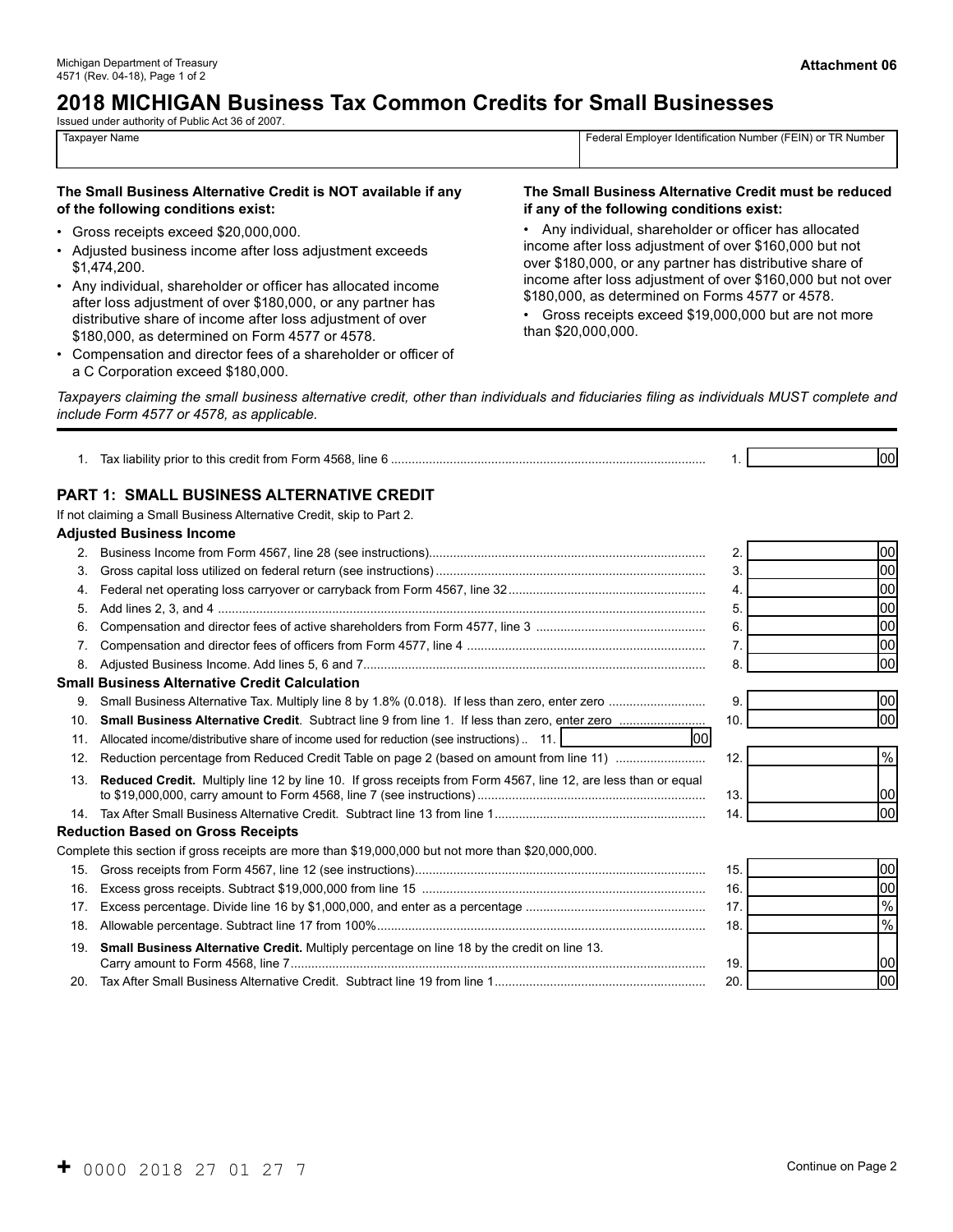#### **PART 2: GROSS RECEIPTS FILING THRESHOLD CREDIT**

Complete this section if apportioned gross receipts are equal to or greater than \$350,000 but less than \$700,000. See instructions for tax years less than 12 months.

21. Tax before credit from line 1, 14 or 20, whichever applies .................................................................................... 21. 22. Threshold Ceiling .................................................................................................................................................. 22. 23. Gross Receipts from Form 4567, line 12 (see instructions) .................................................................................. 23. 24. Apportioned Gross Receipts. Multiply line 23 by percentage from Form 4567, line 11c ....................................... 24. 25. Excess Gross Receipts. Subtract line 24 from line 22. If negative, enter zero on line 27 (no credit allowed)...... 25. 26. Gross Receipts Filing Threshold Credit Percentage. Divide line 25 by \$350,000, and enter as a percentage..... 26. 27. **Gross Receipts Filing Threshold Credit**. Multiply line 26 by line 21. Carry amount to Form 4568, line 8........ 27. 28. Tax After Gross Receipts Filing Threshold Credit. Subtract line 27 from line 21. (This line must be equal to Form 4568, line 9.) ................................................................................................................................................ 28. 00 700,000 00 00 00 00 % 00 00

#### **REDUCED CREDIT TABLE**

| If allocated* income is:                              | The reduced credit is:                                              |  |  |  |
|-------------------------------------------------------|---------------------------------------------------------------------|--|--|--|
|                                                       |                                                                     |  |  |  |
|                                                       | \$160,001 - \$164,999  80% of the Small Business Alternative Credit |  |  |  |
|                                                       | \$165,000 - \$169,999  60% of the Small Business Alternative Credit |  |  |  |
|                                                       | \$170,000 - \$174,999  40% of the Small Business Alternative Credit |  |  |  |
|                                                       | \$175,000 - \$180,000  20% of the Small Business Alternative Credit |  |  |  |
| * See instructions for tax years less than 12 months. |                                                                     |  |  |  |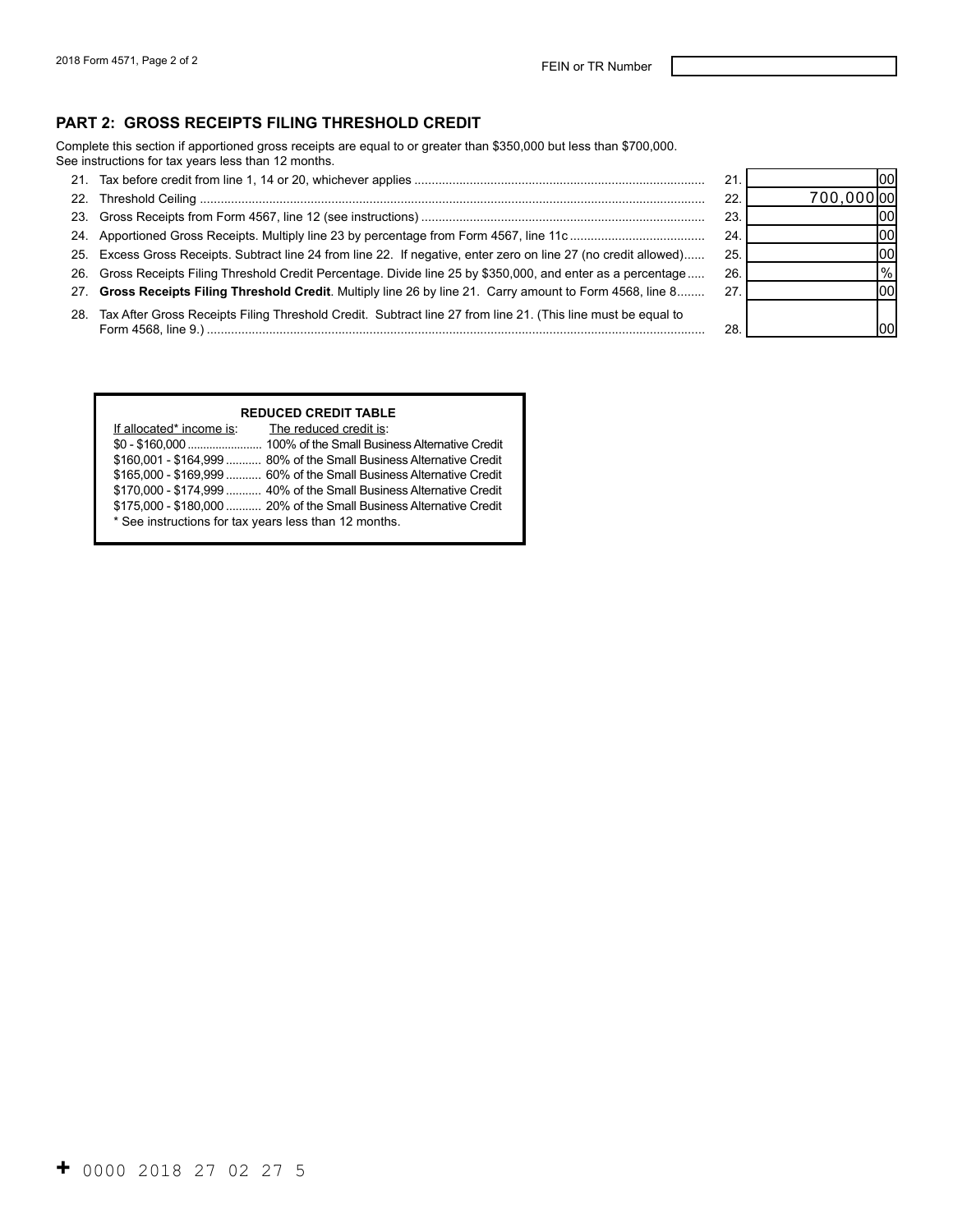# **Instructions for Form 4571 Michigan Business Tax (MBT) Common Credits for Small Businesses**

# **Purpose**

 To allow taxpayers to calculate the Small Business Alternative Credit and the Gross Receipts Filing Threshold Credit. Credits are calculated here and then carried to the *MBT Nonrefundable Credits Summary* (Form 4568).

 A taxpayer is disqualified from taking the Small Business Alternative Credit under certain circumstances, which are detailed below.

 A taxpayer with gross receipts allocated or apportioned to Michigan equal to or greater than \$350,000, but less than \$700,000, may claim a Gross Receipts Filing Threshold Credit.

 **Unitary Business Groups (UBGs):** Taxpayers that are part of a UBG must use the gross receipts of the entire group before eliminations to determine if the gross receipts allocated or apportioned to Michigan are between \$350,000 and \$700,000.

 **NOTE:** Beginning January 1, 2012, only those taxpayers with a certificated credit, which is awarded but not yet fully claimed or utilized, may elect to be MBT taxpayers. If a taxpayer files an MBT return and claims a certificated credit, the taxpayer makes the election to file and pay under the MBT until the certificated credit and any carryforward of that credit are exhausted. A taxpayer making a valid certificated credit election may also claim the credits on this form.

 **NOTE:** A member of a Limited Liability Company (LLC) is characterized for MBT purposes as a partner, shareholder, or owner, based on the federal tax classification of the LLC. An LLC taxed as a Partnership for federal purposes is required to file as a Partnership for MBT. Similarly, an LLC taxed as a C Corporation or an S Corporation for federal purposes must file under that same entity type for MBT.

 **NOTE:** A person that is a disregarded entity for federal income tax purposes under the internal revenue code shall be classified as a disregarded entity for the purposes of filing the MBT annual return.

 **Fiscal Year Filers:** See "Supplemental Instructions for Standard Fiscal MBT Filers" in the *MBT Forms and Instructions for Standard Taxpayers* (Form 4600).

# **Eligibility for the Small Business Alternative Credit**

 Taxpayers are not eligible for the Small Business Alternative Credit if any of the following conditions exist:

- Gross receipts exceed \$20,000,000.
- Adjusted business income after loss adjustment exceeds:
	- \$1,474,200 for Corporations or Partnerships (and LLCs federally taxed as such).
	- \$180,000 for Individuals or Fiduciaries.
- Any shareholder or officer has allocated income after loss adjustment of over \$180,000 or any partner has distributive share of income after loss adjustment of over \$180,000, as

 determined on the *MBT Schedule of Shareholders and Officers* (Form 4577) or the *MBT Schedule of Partners*  (Form 4578).

 In addition, the Small Business Alternative Credit is reduced if an Individual, a partner in a Partnership, a shareholder of a Corporation, or an officer of a C Corporation has allocated income (or distributive share of income, for a partner) after loss adjustment of more than \$160,000. This reduction is based on the individual/partner/officer/shareholder with the largest allocated or distributive share of income.

 The Small Business Alternative Credit also is reduced if gross receipts exceed \$19,000,000 but are not more than \$20,000,000.

### **C Corporations**

 Allocated income for C Corporations is either:

- (a) A shareholder or officer's compensation and director fees from Form 4577, column L, or
- (b) A shareholder's compensation, director fees, and share of business income (or loss) after loss adjustment, from Form 4577, column N.

 If either (a) or (b) is greater than \$180,000 for any shareholder or officer, the Corporation is not eligible for the Small Business Alternative Credit. In addition, if either (a) or (b) is more than \$160,000 but not more than \$180,000 for any shareholder or officer, the Corporation must reduce the Small Business Alternative Credit based on the officer or shareholder with the largest allocated income.

# **S Corporations**

 Allocated income for S Corporations is shareholder's compensation, director fees, and share of business income (or loss), after loss adjustment, from Form 4577, column N.

 **NOTE:** Individuals and Fiduciaries filing as Individuals do not need to file Form 4577 or Form 4578.

 **NOTE:** Taxpayers leasing employees from professional employer organizations must include the compensation of officers (of the operating company) and shareholders who receive compensation in determining the eligibility for the Small Business Alternative Credit even though their compensation is paid by the professional employer organization.

 **NOTE:** If a shareholder owned stock for less than the entire tax year of the corporation, or an officer served as an officer less than the entire tax year, shareholder compensation amounts must be annualized when determining disqualifiers.

#### **Tax Years Less Than 12 Months**

 If the reported tax year is less than 12 months, gross receipts, adjusted business income, partners' distributive share of business income, and shareholders' and officers' allocated or distributive share of income must be annualized to determine eligibility. If annualized gross receipts exceed \$19,000,000 but do not exceed \$20,000,000, annualize figures to compute the Reduction Based on Gross Receipts, lines 15 through 20.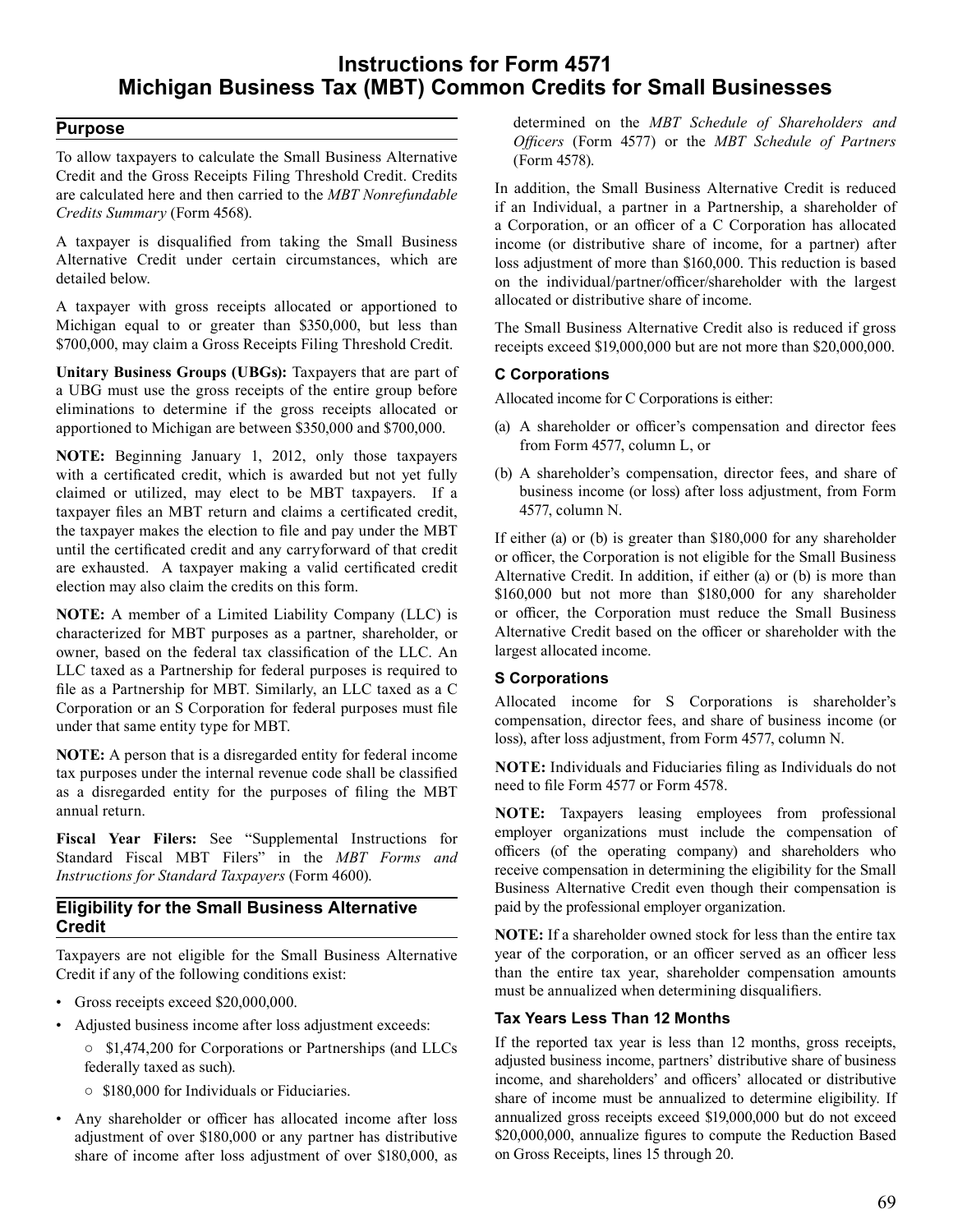# **Annualizing**

 Multiply each applicable amount, total gross receipts, adjusted business income, and shareholder, officer, and partner income by 12 and divide the result by the number of months the business operated. Generally, a business is considered in business for one month if the business operated for more than half the days of the month. If the tax year is less than one month, consider the tax year to be one month for the purposes of the calculation.

# **Loss Adjustment**

 If taxpayers are not eligible for the full Small Business Alternative Credit due to an adjusted business income or allocated income disqualifier, they may benefit from the *MBT*  (Form 4575). If the adjusted business income was less than zero in any of the five years immediately preceding the tax year for which a taxpayer is claiming a credit and an MBT Small Business Alternative Credit was received for that same year, the taxpayer may be able to reduce the current year's adjusted business income or allocated income amounts by the loss. See Form 4575 for more details. *Loss Adjustment for the Small Business Alternative Credit*

 A loss adjustment will not prevent a reduction to the Small Business Alternative Credit based on gross receipts that exceed \$19,000,000. It will also not change the amount of compensation on Form 4577, column L, for a C Corporation.

# **Special Instructions for UBGs**

 UBGs calculate the gross receipts and adjusted business income disqualifiers at the UBG level without eliminating intercompany transactions. For a UBG to claim a small business alternative credit, each member of the UBG that is a corporation (including an entity taxed federally as such) must file Form 4577. Each member of the UBG that is a partnership (including an entity taxed federally as such) must file Form 4578. The disqualifier that is based on allocated or distributive share of income is applied on a separate entity basis using a pro forma calculation for business income and is not a combined amount received from all members of a UBG. See the "Supplemental Instructions for Standard Members in UBGs" section in Form 4600.

# **Line-by-Line Instructions**

*Lines not listed are explained on the form.* 

 **Name and Account Number:** Enter name and account number as reported on page 1 of the *MBT Annual Return* (Form 4567).

 **UBGs:** Complete one form for the group. Enter the Designated Member (DM) name in the Name field and the DM account number in the Federal Employer Identification Number (FEIN) or TR Number field.

# **PART 1: SMALL BUSINESS ALTERNATIVE CREDIT**

 Skip to Part 2 of this form if not claiming a Small Business Alternative Credit.

 Business income is adjusted by federal net operating loss carryover or carryback from Form 4567, line 32. It is also adjusted by compensation and director fees of active shareholders and officers from Form 4577 and by capital losses.

### **Adjusted Business Income**

 **Line 2:** Enter business income from Form 4567, line 28. If not subject to Business Income Tax, enter business income from the *Business Income Worksheet* (Worksheet 4746) in Form 4600. Attach this worksheet to the return.

 **UBGs:** Enter the business income before eliminations from Form 4580, Part 2B, line 30A.

 **Line 3:** Enter all capital losses that were used federally to offset capital gain. This is not the net figure found on the Schedule D lines identified below. It is the amount of capital losses that were used in reaching the net figure on the federal return lines. If filing a U.S. Form 1040 or 1041, include the capital loss amount that the Individual or Fiduciary was able to use against the capital gain and the capital loss amount that the Individual or Fiduciary was permitted to deduct from ordinary income (\$3,000 or less). Use both long-term and short-term capital losses here.

 Include the capital losses used in calculating the net figure using "Net short-term capital gain or (loss)" and "Net long- term capital gain or (loss)" from Schedule D of federal Forms 1040, 1041, 1065, 1120 and 1120S as applicable.

 **UBGs:** Combine all capital losses for all members and enter on line 3.

 **Line 6 and line 7: Fiscal Year Filers:** See "Supplemental Instructions for Standard Fiscal MBT Filers" in Form 4600.

### **Small Business Alternative Credit Calculation**

 **Line 11:** The Small Business Alternative Credit is reduced if an Individual, a partner in a Partnership, a shareholder of a Corporation, or an officer of a C Corporation has allocated income (or distributive share of income, for a partner) after loss adjustment of more than \$160,000. This reduction is based on the individual/partner/officer/shareholder with the largest allocated or distributive share of income. Enter the allocated income of the shareholder or officer with the highest allocated income assigned to a partner or individual, even if that figure is \$160,000 or less. income after loss adjustment or the highest distributive share of

 If loss adjustment is successfully applied to fully or partially cure an owner's allocated or distributive income disqualifier, enter on line 11 the number from Form 4575, line 5.

 **Line 12:** For a taxpayer whose owners or officers all have allocated or distributive share of income after loss adjustment of \$160,000 or less, enter 100 percent. All other taxpayers, see the table at the bottom of page 2 of this form to determine what percent to enter on this line.

 **Line 13:** All taxpayers must complete this line.

 If gross receipts from Form 4567, line 12, are \$19,000,000 or less, carry the amount on line 13 to Form 4568, line 7. For tax years less than 12 months, use annualized gross receipts. For guidance, see the "Annualizing" section at the beginning of these instructions.

 **UBGs:** For the purpose of calculating the credit reduction based on gross receipts, the UBG combined gross receipts must reflect the sum of every member's gross receipts on a 12-month basis, before eliminations. Therefore, if no members of the UBG are short-year filers, use the amount from the